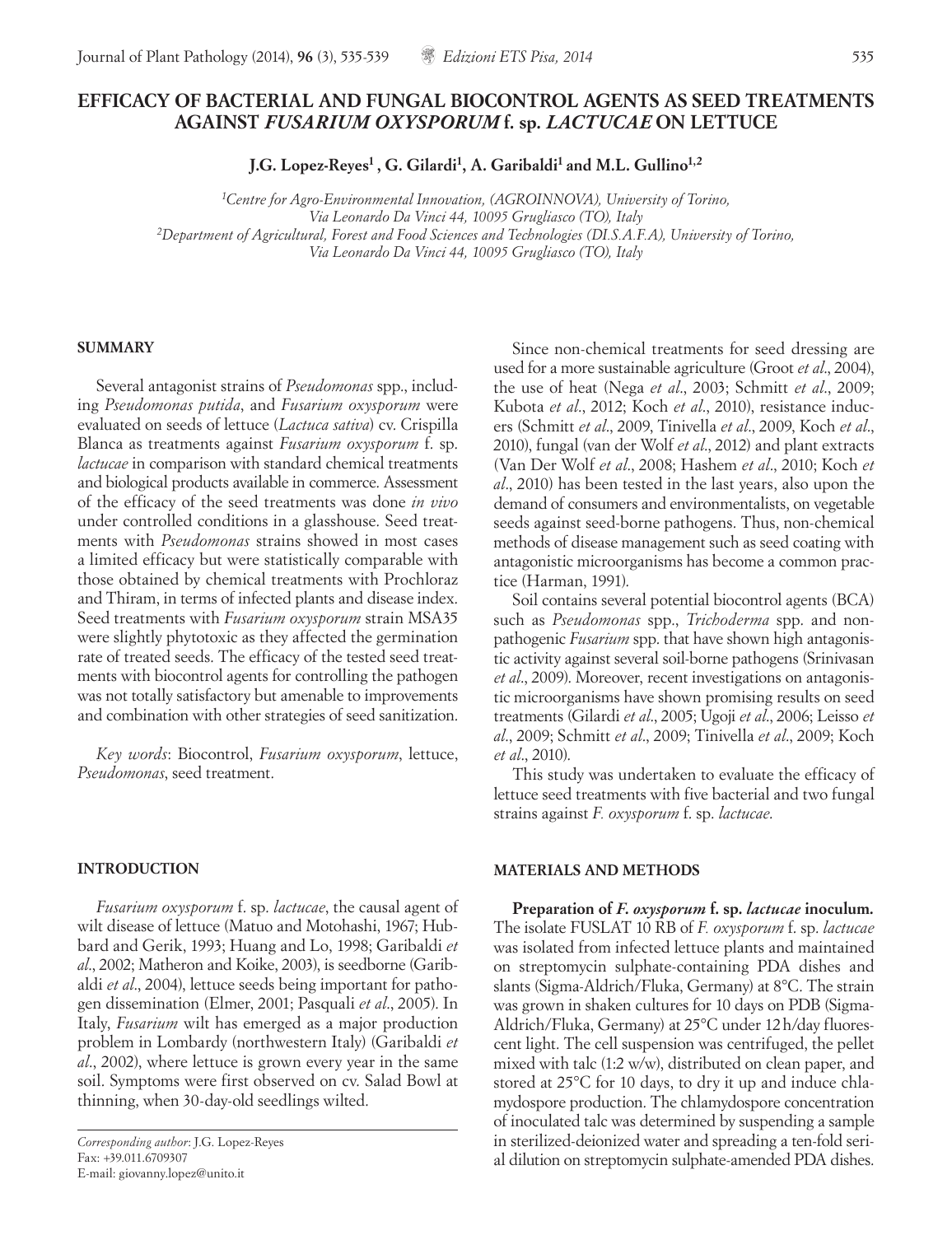**Preparation of antagonistic bacterial and fungal strains inoculum.** Five bacterial strains (FC6B, FC7B, FC8B, FC9B and FC24B) were isolated from recycled substrates of tomato soilless crops grown at Albenga (northern Italy), suppressive to tomato *Fusarium* crown rot (Srinivasan *et al*., 2009), that showed antagonistic activity against this disease. Bacterial strains were maintained on LBA dishes and slants (Sigma-Aldrich/Fluka, Germany) at 8°C. They were aslo grown in shaken cultures for 24h on LB (Sigma-Aldrich/Fluka, Germany) at 25°C. The cell suspension was centrifuged and the pellet re-suspended in sterile deionized water. Concentrations of the resulting dilutions were determined at  $OD_{600}$  in a Lambda 35 UV/ VIS spectrophotometer (PerkinElmer, Italy).

Antagonistic *F. oxysporum* strains 251/2 and MSA 35 (Agroinnova, University of Torino) isolated from *Fusarium*suppressive soils, were used. The strains were grown in shaken cultures for 10 days on PDB at 25°C under 12h/ day fluorescent light. The culture suspensions were centrifuged, the pellet was mixed with talc (1:2 w/w), distributed on clean paper, and stored at 25°C for 10 days to dry up and induce chlamydospore production. The chlamydospore concentration of inoculated talc was determined as above specified.

Concentrations and application methods of the treatments, including antagonistic bacterial and fungal strains, are shown in Table 1.

**Tested seeds and artificial inoculation with** *F. oxysporum* **f. sp.** *lactucae***.** Half of a lot of healthy lettuce seeds of cv. Crispilla Blanca was mixed with inoculated talc, to reach a concentration of  $1\times10^6$  chlamydospores per gram of seed, then throughly mixed with the other half of the lot. The chlamydospore concentration of inoculated seeds was determined by a washing test, according to ISTA methods (Mathur and Kongsdal, 2003).

**Reference treatments.** In order to have a chemical reference for evaluating the efficacy of biocontrol treatments against *F. oxysporum* f. sp. *lactucae*, inoculated seeds were treated with a resistance inducer (acibenzolar-S-methyl: Bion 50, Syngenta Crop Protection, Switzerland) and two fungicides commercially available for seed treatment, i.e. prochloraz (Octave, Bayer Crop Science, Germany) and thiram (Pomarsol, Bayer Crop Science, Germany). Treatments with Serenade (Bayer Crop Science, Germany), Eko Seed (Nufarm, Italy), Mycostop (Bioplanet, Italy), Micosat (CCS Aosta, Italy), Remedier (Isagro, Italy), and Rizocore (Biofarm, Italy) were also included as reference biocontrol products. Commercial products, concentrations, biocontrol agents, and application methods used are reported in Table 1.

**Efficacy of treatments on artificially inoculated seeds.**  Inoculated lettuce seeds were treated in a Hege 11 seed treater (Wintersteiger, Switzerland) using a modified

container for small seed quantities. The products were sprayed in the seed treater (1ml/g of inoculated seeds), then treated seeds where air-dried under a vertical-laminar flow chamber for 1h.

Treated seeds were sown into 42 cell plug-trays each containing 7 litres of 1:3 (v/v) peat-perlite substrate [Perlite Agrilit3 (Perlite Italiana, Italy); Peat Tecno2, (Turco, Italy)], each plug-tray cell receiving one seed. Plug-trays were placed on glasshouse benches in a completely randomised design at temperatures between 26 and 28°C, relative humidity between 85 and 95%, and were watered daily for 40 days. A control with inoculated seeds and a control with non-inoculated seeds were also included. For each treatment and controls, four repetitions (three plug-trays each) were performed.

Germination rate was evaluated by counting the number of emerged plants 10 days after sowing. Weekly surveys for plants killed by *Fusarium* were carried out and the final fresh biomass from each repetition was determined. A 0-100 disease index was used by rating each plant from 0 to 4, where 0 was a healthy plant and 4 a dead plant, using the following formula:

```
Disease index _{0.100} = [(a \times 25)+(b \times 50)+(c \times 75)+(d \times 100)]/e
```
where "a" is the final number of plants rated "1", "b" the final number of plants rated "2", "c" the final number of plants rated "3", "d" the final number of plants rated "4", and "e" the number of emerged plants. *F. oxysporum* f. sp. *lactucae* infection on symptomatic plants was confirmed by isolation on Komada medium (Komada, 1975) and benomyl-spiked PDA dishes. Each trial was performed three times.

**Statistical analysis.** Data of all repetitions were pooled together for each trial and worked out statistically by oneway analysis of variance (ANOVA), using the SPSS-WIN software. Duncan's multiple range test was employed. P<0.05 was considered significant.

# **RESULTS**

The effects of the treatments with chemical products, biological products, and BCAs on germination rate, infected plant infction, disease index, and fresh biomass obtained from artificially inoculated lettuce seeds are shown in Table 2. Inoculated seeds treated with *F. oxysporum* strain MSA35 had a germination rate statistically lower than those from the non inoculated and non treated control; on the other hand, inoculated seeds treated with Thiram and Serenade showed the highest germination rates among the treatments on inoculated seeds. Despite this behaviour on germination, plants from inoculated and treated seeds presented a fresh biomass statistically similar to that of non inoculated and non treated control throughout all trials.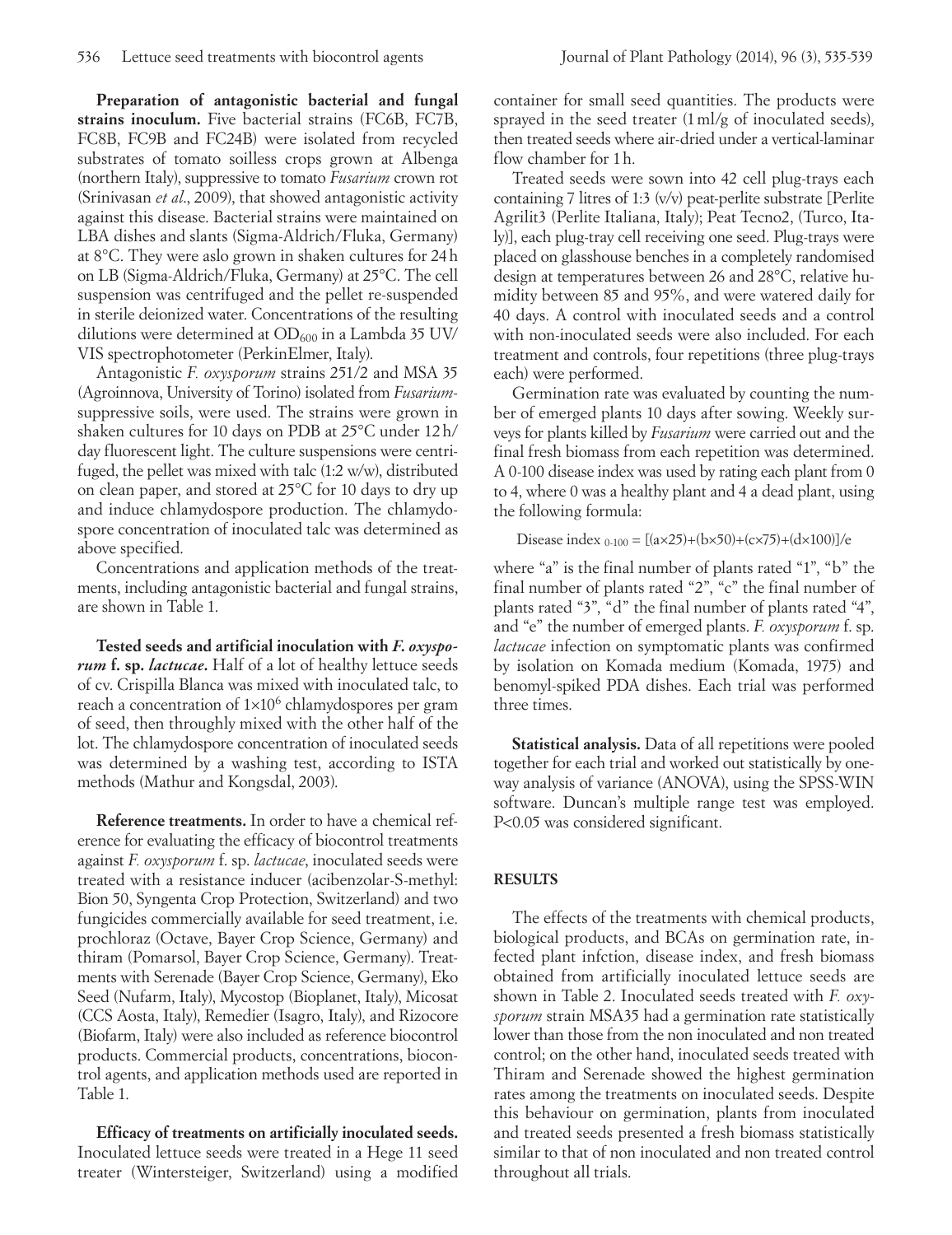| Seed treatments with antagonistic strains |                                                       |        |                                                    |                          |  |  |  |  |
|-------------------------------------------|-------------------------------------------------------|--------|----------------------------------------------------|--------------------------|--|--|--|--|
| Treatment                                 | Strain                                                |        | Concentration (CFU per g of seed)                  | Application method       |  |  |  |  |
| FC6B                                      | Pseudomonas sp. FC6B (EU836173)                       |        | $1 \times 10^7$                                    | Seed spray               |  |  |  |  |
| FC7B                                      | Pseudomonas putida FC7B (EU836174)                    |        | $1 \times 10^7$                                    | Seed spray               |  |  |  |  |
| FC8B                                      | Pseudomonas sp. FC8B (EU836171)                       |        | $1 \times 10^7$                                    | Seed spray               |  |  |  |  |
| FC9B                                      | Pseudomonas sp. FC9B (EU836172)                       |        | $1 \times 10^7$                                    | Seed spray               |  |  |  |  |
| FC24B                                     | Pseudomonas sp. FC24B (EU836173)                      |        | $1 \times 10^7$                                    | Seed spray               |  |  |  |  |
| 251/2                                     | Fusarium oxysporum 251/2                              |        | $1 \times 10^7$                                    | Inoculated talc addition |  |  |  |  |
| MSA35                                     | F. oxysporum MSA35                                    |        | $1 \times 10^7$                                    | Inoculated talc addition |  |  |  |  |
| Chemical seed treatments                  |                                                       |        |                                                    |                          |  |  |  |  |
| Treatment                                 | Commercial product                                    | % a.i. | Concentration of a.i. applied per Kg of seed       | Application method       |  |  |  |  |
| Acibenzolar-S-methyl                      | Bion 50                                               | 50%    | $0.1$ g                                            | Seed spray               |  |  |  |  |
| Prochloraz                                | Octave                                                | 50%    | 1.0 <sub>g</sub>                                   | Seed spray               |  |  |  |  |
| Thiram                                    | Pomarsol                                              | 49%    | 9.8 <sub>g</sub>                                   | Seed spray               |  |  |  |  |
| Seed treatments with biological products  |                                                       |        |                                                    |                          |  |  |  |  |
| Treatment                                 | Biocontrol agent(s)                                   |        | Concentration of commercial product per Kg of seed | Application method       |  |  |  |  |
| Serenade                                  | Bacillus subtilis QST 713                             |        | 10 <sub>g</sub>                                    | Seed spray               |  |  |  |  |
| Eko Seed                                  | B. subtilis BA41;                                     |        | 2g                                                 | Dry powder addition      |  |  |  |  |
|                                           | Streptomyces sp. SB15;<br>Trichoderma harzianum TH02; |        |                                                    |                          |  |  |  |  |
|                                           | Pseudomonas proradix 10;                              |        |                                                    |                          |  |  |  |  |
|                                           | Glomus caledonium GM24;                               |        |                                                    |                          |  |  |  |  |
|                                           | Glomus coronatum GU53;                                |        |                                                    |                          |  |  |  |  |
|                                           | Gladius intraradices GB67;                            |        |                                                    |                          |  |  |  |  |
|                                           | Trichoderma spp.                                      |        |                                                    |                          |  |  |  |  |
| Mycostop                                  | Streptomyces griseoviridis                            |        | 8g                                                 | Seed spray               |  |  |  |  |
| Micosat                                   | Streptomyces spp. SB14;                               |        | 2g                                                 | Seed spray               |  |  |  |  |
|                                           | G. coronatum GO01;<br>G. coronatum GU53;              |        |                                                    |                          |  |  |  |  |
|                                           | G. caledonium GM24;                                   |        |                                                    |                          |  |  |  |  |
|                                           | B. subtilis SR63:                                     |        |                                                    |                          |  |  |  |  |
|                                           | Pseudomonas spp. PM46;                                |        |                                                    |                          |  |  |  |  |
|                                           | Ulocladium spp. UO18                                  |        |                                                    |                          |  |  |  |  |
| Remedier                                  | T. harzianum ICC 012<br>Trichoderma viridae ICC 080   |        | 2g                                                 | Seed spray               |  |  |  |  |
| Rizocore                                  | T. harzianum                                          |        |                                                    | Seed spray               |  |  |  |  |
|                                           | mix of mycorrhyzal non specified strains              |        | 2g                                                 |                          |  |  |  |  |
|                                           |                                                       |        |                                                    |                          |  |  |  |  |

**Table 1.** Treatments performed on lettuce cv. Crispilla Blanca seeds artificially inoculated with *Fusarium oxysporum* f. sp. *lactucae*.

Artificial inoculation of lettuce seeds induced an infection rate of *ca.* 27.7% on the inoculated and non treated control 40 days post sowing. The infection rate of plants treated with acibenzolar-S-methyl, Prochloraz, Thiram, Eko Seed, Remedier, and Rizocore was statistically similar to that shown by the non inoculated and non treated control. Among the tested biocontrol agents, the treatments with *Pseudomonas* strains FC6B, FC7B, FC8B, FC9B, and the *Fusarium* strain 251/2 presented the same behaviour on plant infection (reduction of plant infection ranging from 57.8 to 76.2%). The treatment with the *Pseudomonas* strain FC9B reduced the plant infection about the 76.2% if compared with the inoculated and non treated control.

The disease index calculated on the visible symptoms shown by plants from inoculated and non treated seeds was *ca*. 20.7%. Treatments with Mycostop, Micosat, and the *Fusarium* strain MSA35 were the only ones that yielded a disease index statistically higher than that determined on the non inoculated and non treated control. Among the experimental biocontrol agents, seed treatment with *Pseudomonas* strain FC9B reduced the disease index by

about 79.7% if compared with the inoculated and non treated control; the other treatments with *Pseudomonas* strains and the *Fusarium* strain 251/2 reduced disease index from 62.3 to 72.5%.

### **DISCUSSION**

In this study, the bacterial and fungal strains tested showed some antagonistic activity against *F. oxysporum* f. sp. *lactucae* when used as dressing on lettuce seeds. The present *in vivo* evaluations allowed an improved analysis of the effect of BCAs agents against *F. oxysporum* as a seed-borne pathogen of lettuce plants, if compared to our previous *in vitro* experiments (unpublished information) this because the actual assessment of *Fusarium*-induced symptoms on plants from inoculated seeds was included. Indeed, the detection under glasshouse conditions of fusariosis symptoms in the non inoculated and non treated controls, suggests that the seed lot was already infected, even if our previous *in vitro* evaluations did not report it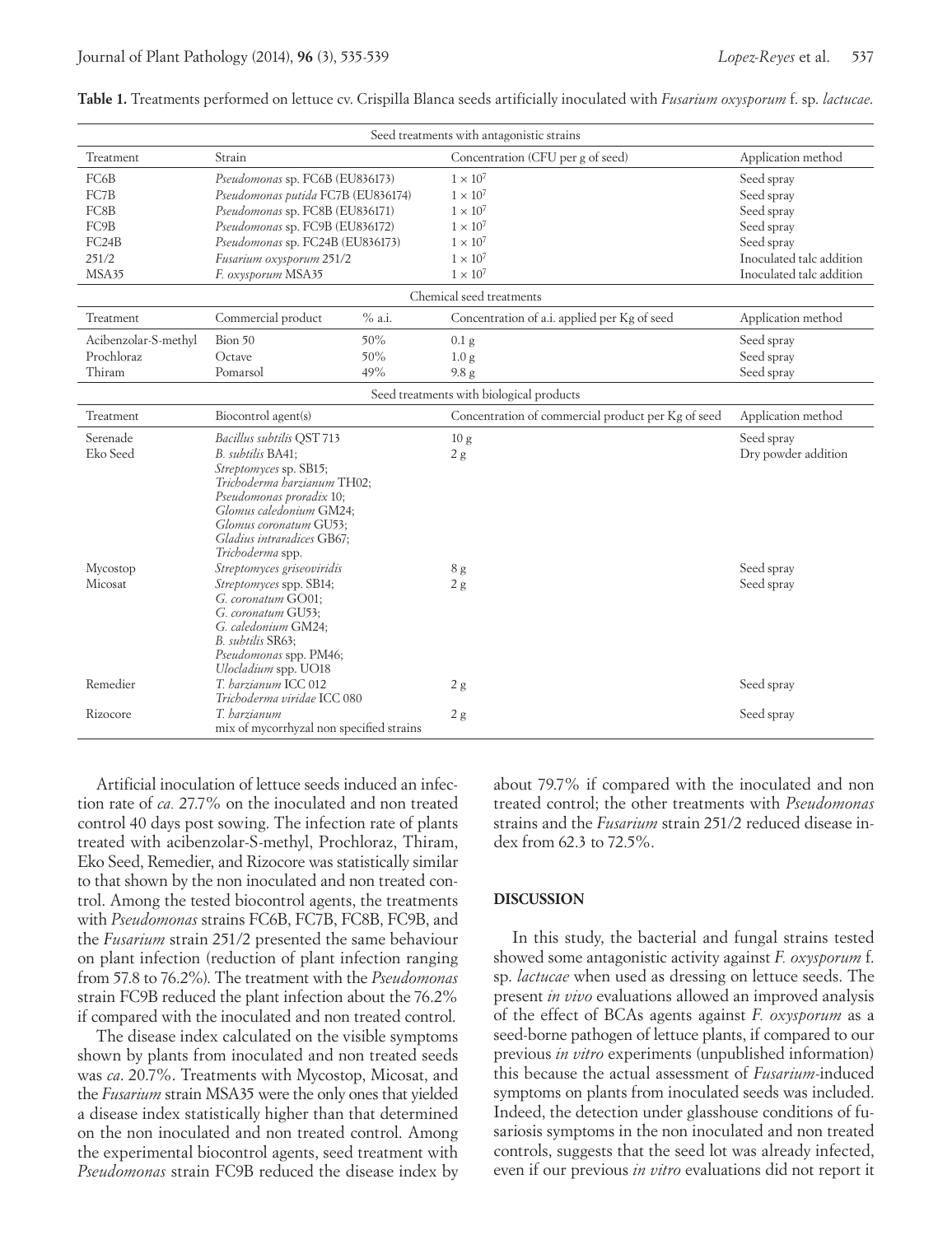**Table 2.** Effect of treatments with chemical products, biological products, and biocontrol agents on lettuce cv. Crispilla Blanca seeds artificially inoculated with *F. oxysporum* f. sp. *lactucae* 40 days after sowing under controlled conditions in a glasshouse. Mean of three trials.

| Treatment                              | Germination rate (%) | Infected plants $(\%)$       | Disease index (%)            | Fresh biomass $(g)$             |
|----------------------------------------|----------------------|------------------------------|------------------------------|---------------------------------|
| Non inoculated and non treated control | $80.9 \pm 3.4$ b*    | $1.5 \pm 0.7$ a <sup>*</sup> | $0.5 \pm 0.3$ a <sup>*</sup> | $160.1 \pm 25.7$ a <sup>*</sup> |
| Inoculated and non treated control     | $75.4 \pm 3.5$ ab    | $27.7 \pm 9.6$ e             | $20.7 \pm 9.6$ c             | $121.0 \pm 38.9$ a              |
| Acibenzolar-S-methyl                   | $71.0 \pm 4.8$ ab    | $11.3 \pm 7.6$ a-d           | $8.1 \pm 6.7$ ab             | $149.8 \pm 9.7$ a               |
| Prochloraz                             | 75.4 $\pm$ 4.4 ab    | $2.3 \pm 1.4$ ab             | $1.1 \pm 0.5 a$              | $143.3 \pm 38.9$ a              |
| Thiram                                 | $75.9 \pm 2.2 b$     | $7.8 \pm 1.2$ a-d            | $5.2 \pm 0.7$ ab             | $139.8 \pm 31.9$ a              |
| Serenade                               | $75.9 \pm 6.2 b$     | $12.7 \pm 1.7$ bcd           | $9.5 \pm 2.3$ ab             | $140.3 \pm 60.9$ a              |
| Eko Seed                               | $69.8 \pm 8.7$ ab    | $11.3 \pm 2.6$ a-d           | $7.1 \pm 3.2$ ab             | $132.1 \pm 18.2$ a              |
| Mycostop                               | $73.3 \pm 9.8$ ab    | $17.9 \pm 8.4$ d             | $12.2 \pm 6.7$ b             | $136.9 \pm 17.7$ a              |
| Micosat F                              | $73.4 \pm 9.6$ ab    | $16.4 \pm 6.5$ cd            | $12.6 \pm 4.7$ b             | $139.6 \pm 6.5$ a               |
| Remedier                               | $73.5 \pm 7.5$ ab    | $9.4 \pm 2.4$ a-d            | $5.7 \pm 2.3$ ab             | $150.7 \pm 22.0$ a              |
| Rizocore                               | $72.5 \pm 5.2$ ab    | $11.3 \pm 6.4$ a-d           | $7.8 \pm 4.9$ ab             | $141.5 \pm 37.3$ a              |
| FC6B                                   | $75.0 \pm 5.2$ ab    | $11.7 \pm 7.5$ a-d           | $7.8 \pm 5.1$ ab             | $173.9 \pm 31.4$ a              |
| FC7B                                   | 73.4 $\pm$ 4.3 ab    | $8.4 \pm 3.6$ a-d            | $5.7 \pm 3.1$ ab             | $138.9 \pm 35.8$ a              |
| FC8B                                   | $71.4 \pm 8.7$ ab    | $9.4 \pm 5.6$ a-d            | $6.7 \pm 4.1$ ab             | $120.4 \pm 18.8$ a              |
| FC9B                                   | $73.6 \pm 1.8$ ab    | $6.6 \pm 4.7$ abc            | $4.2 \pm 3.7$ ab             | $158.3 \pm 61.3$ a              |
| FC24B                                  | $71.2 \pm 7.4$ ab    | $12.8 \pm 2.6$ bcd           | $8.3 \pm 2.6$ ab             | $158.6 \pm 24.8$ a              |
| 251/2                                  | $69.8 \pm 5.7$ ab    | $10.6 \pm 6.0$ a-d           | $7.7 \pm 4.4$ ab             | $131.3 \pm 12.0 a$              |
| MSA35                                  | $63.2 \pm 5.3$ a     | $13.2 \pm 6.8$ cd            | $10.2 \pm 6.0$ b             | $118.3 \pm 25.4$ a              |

 $*$  Duncan's multiple range test (P < 0.05).

(unpublished information). It is important to consider that, when antagonistic *Fusarium* strains are used, they may displace pathogenic *Fusarium* species rather than eradicate infections already present in the seeds (Gilardi *et al*., 2005), so the whole analysis should be addressed at determining the presence of pathogenic *Fusaria* on the seeds. Anyhow, if *F. oxysporum* is external to the seeds as it was the case in this study, seed disinfection can contribute to reduce the spreading of the pathogen (Garibaldi *et al*., 2004).

Treatments with *Pseudomonas* FC6B, FC7B, FC8B, and FC9B strains showed interesting results on pathogen control, but their performance was still variable throughout the trials. Treatments with *Fusarium* strains 251/2 and MSA35 showed some antagonistic activity, but to a lower rate if compared with the bacteria-based treatments. Future experiments should consider testing for microflora assessment on treated seeds, for a more precise determination of the BCAs concentration. The main modes of action of BCAs, such as competition (Alabouvette *et al*., 2006), should be also studied for defining the actual interaction between them and the target pathogen. Comparing the germination rates from all the performed treatments through the trials, the low values from *Fusarium* MSA35 treatment could suggest phytotoxicity on treated lettuce seeds.

Despite the different levels of efficacy against *F. oxysporum* f. sp. *lactucae* shown by all the treatments tested in this study, it is important to point out that the efficacy of any seed treatment against a seed-borne pathogen is strongly influenced by the application method. So, future studies should consider different concentrations of fungicides and resistance inducers as well as different application methods to define a better reference for the performance of treatments with BCAs.

Since BCAs treatments did not offer a complete disinfection of inoculated seed, they could be integrated with other strategies for enhancing pathogen control. Physical methods such as aerated steam (Schmitt *et al*., 2009) can be used if done before applying BCAs, this for assuring a successful colonization of the seeds by the antagonist(s). At the same time, treatments with BCAs could be transferred to other crops for conventional and organic farming due to their activity against seed-borne pathogens and those already present in the soil. More research should be linked to understanding the interactions among plant, pathogens, antagonists, environmental conditions and farm practices (Alabouvette *et al*., 2006). The result of such integrated approaches could become a tool for deciding on the correct intervention at the farm level.

# **ACKNOWLEDGEMENTS**

The research leading to these results has received funding from the European Union's Seventh Framework Programme (FP7/2007-2013) under grant agreement n° 311875 "TESTA - Seed health: development of seed treatment methods, evidence for seed transmission and assessment of seed health". The authors thank Prof. Dr. Ulrich Gisi for the scientific support.

### **REFERENCES**

Alabouvette C., Olivain C., Steinberg C., 2006. Biological Control of Plant Diseases: The European Situation. *European Journal of Plant Pathology* **114**: 329-341.